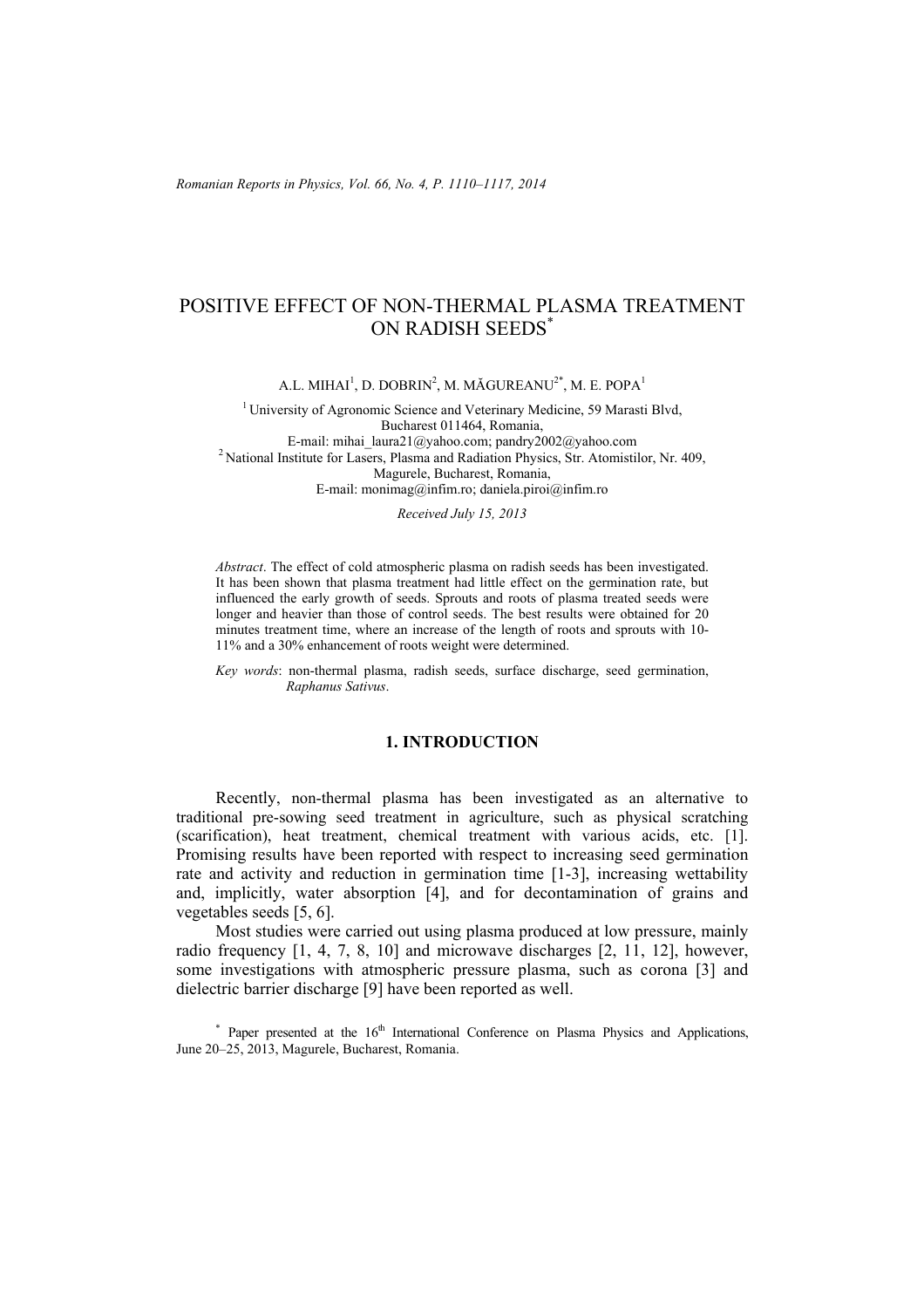Several authors obtained increased germination rate of the plasma treated seeds as compared to control (untreated) seeds, for certain optimized plasma exposure periods [1, 7, 11]. Dhayal *et al.* [1] reported 50% enhancement of germination rate of safflower (*Carthamus tinctorium L*.) seeds exposed to low pressure RF argon plasma for a very long treatment time (130 min). In contrast, shorter treatment (30 min) under the same experimental conditions slightly inhibited seeds germination, but further reducing the pressure improved the results considerably. A more spectacular result was reported by Sera *et al.* [11]: they achieved three times higher germination rate of Lamb's Quarters (*Chenopodium album*) seeds after stimulation in a microwave discharge. However, in other studies no effect of plasma treatment on the germination rate of oat exposed to microwave afterglow [2] and radish seeds treated by RF oxygen discharge [8] was noticed. This wide variation of results among different research groups may be due to diverse plasma treatment conditions, but may also be an indication of the different response of various seed types to plasma exposure.

It was found that the early growth of plants may also be affected by plasma treatment of seeds [1, 8, 9, 11]. A considerable effect of the treatment duration was observed in some studies [7, 9, 11]: too short time may be ineffective, while too long plasma exposure may even inhibit plant growth [7, 9]. In contrast, other authors did not detect any significant influence of this parameter on plant length [8]. Kitazaki *et al.* reported 30-60% increase in plant length for radish seeds exposed to oxygen RF plasma as compared to untreated seeds, but a much smaller difference in weight [8]. Even better results were obtained in [1], where the roots of safflower seeds treated by argon RF plasma were two times longer than the control ones.

The objective of this paper is to evaluate the behavior of radish seeds treated with non-thermal plasma generated in a surface discharge. The influence of nonthermal plasma on the germination rate and early growth of radish seeds was investigated.

### **2. MATERIALS AND METHODS**

## 2.1. PLASMA REACTOR AND ELECTRICAL CIRCUIT

The seeds were exposed to non-thermal plasma generated in a surface discharge (Fig. 1) at atmospheric pressure and room temperature.

The high voltage electrode consists in an array of 13 copper wires, with wire diameter of 100 um, length of 4.4 cm and distance between adjacent wires of 6 mm. The ground electrode was an aluminum tape. The electrodes were placed on both sides of a glass plate of 1.5 mm. The seeds to be treated were distributed uniformly on the wires. The plasma reactor was enclosed in a rectangular case under air flow (flow rate 1 L/min).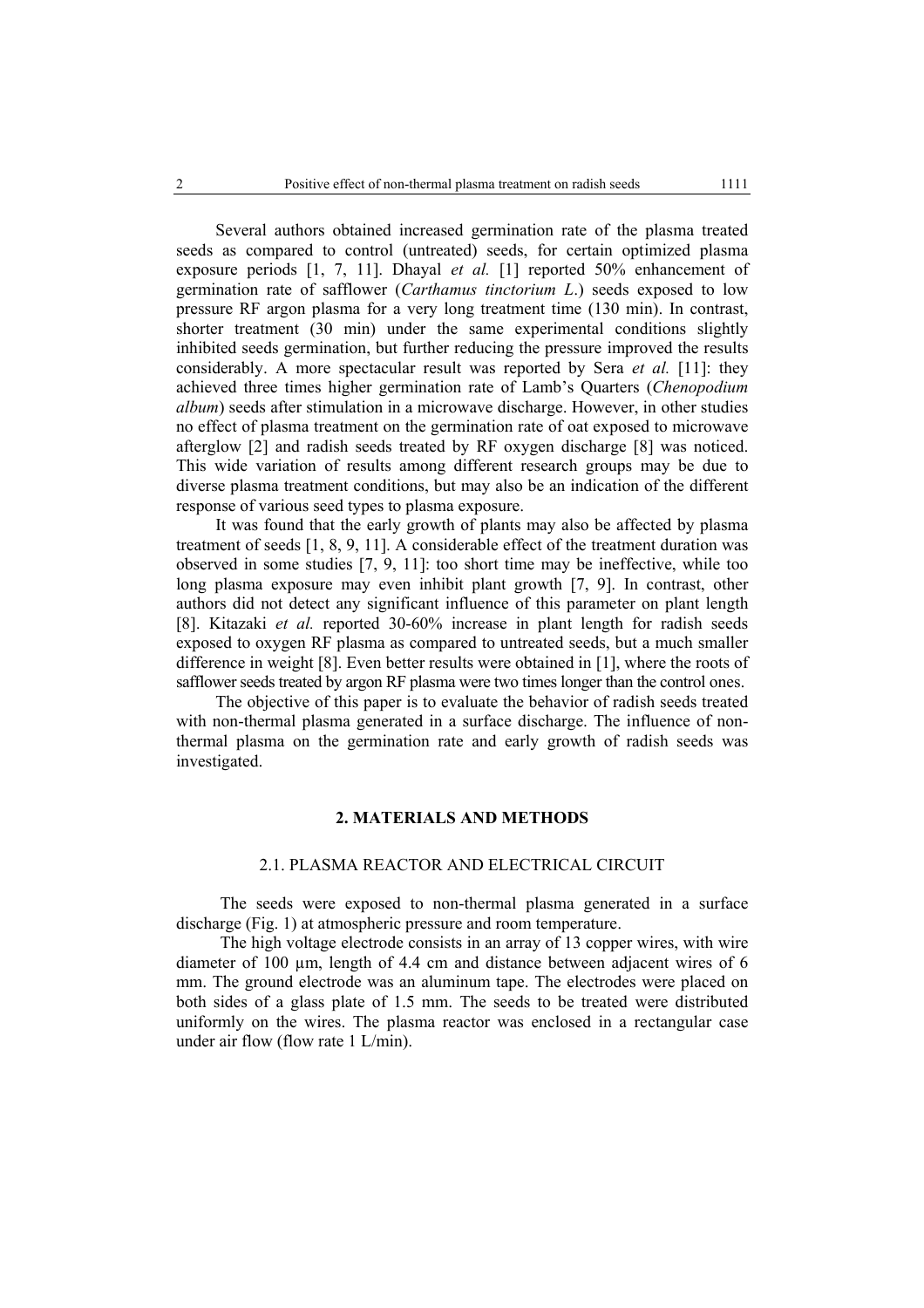

Fig. 1 – Discharge reactor.

The discharge was generated in a.c. mode using a high voltage transformer which provides sinusoidal voltage at 50 Hz frequency. The present experiments were carried out at constant amplitude of the voltage of 15 kV. The discharge voltage was measured by a high voltage probe (Tektronix P6015A, 1000×,  $R_p = 100 \text{ M}\Omega$ ). The current was measured with a shunt resistor connected in series with the ground electrode. The total charge dissipated in the discharge was measured with a non-inductive capacitor  $(C = 1.5 \text{ nF})$ , placed instead of the shunt resistor. The discharge characteristics were monitored by a digital oscilloscope (Tektronix DPO2024). The average electrical power dissipated in the discharge was calculated by the Lissajous method [13]. The area inside the Lissajous figure (charge-voltage plot) is equal to the energy deposited in the discharge in one voltage cycle, therefore the average power dissipated in the discharge was calculated by multiplying this area with the frequency of the applied voltage.

## 2.2. SEED MATERIAL

Radish seeds (*Raphanus sativus*, variety Icicle) were tested in the present study. These seeds are suited for open field crops. Seeds without visible defects were selected. Four seed lots were prepared, each containing 400 seeds. From these seeds 3 lots were exposed to atmospheric pressure plasma, and the seed samples without treatment served as the control. The seeds were distributed uniformly on the wires and exposed to plasma for durations of 5, 10 and 20 minutes.

Seeds were transferred to Petri dishes containing one layer of filter-paper impregnated with 4 ml distilled water. Each Petri dish contained 10 seeds. Seeds germination was carried out in an incubator at 22  $^{\circ}$ C in the dark. The seeds were monitored for duration of 12 days. In the  $12<sup>th</sup>$  day the germination rate, the length and mass of roots and sprouts were measured. Subsequently, roots and sprouts were dried until a constant mass was reached, for weight determination.

The following parameters were measured: germination rate, average length of roots and sprouts, total dry weight of roots and sprouts and root-to-shoot mass ratio. The germination rate was defined as the number of germinated seeds divided by the total number of seeds. The average length of roots / sprouts was defined as the sum of lengths of all roots / sprouts (measured by a sling caliper, precision 0.1 mm) divided by the number of germinated seeds. The weight of roots and sprouts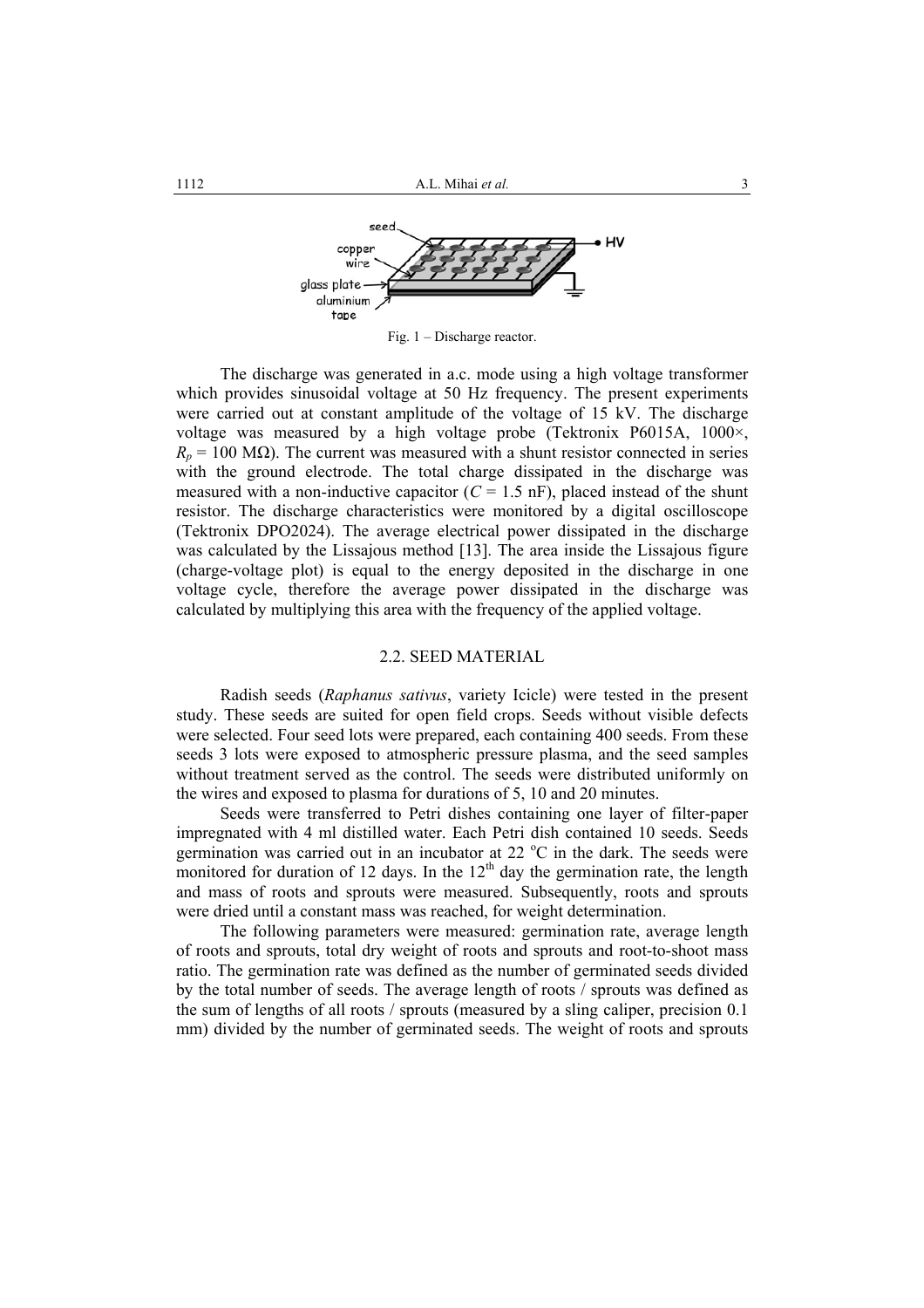was measured by an analytical balance, with precision of 0.1 mg. The root-to-shoot mass ratio was defined as the ratio between the dry weight of roots and the dry weight of sprouts.

#### **3. RESULTS AND DISCUSSIONS**

#### 3.1. ELECTRICAL CHARACTERISTICS OF THE DISCHARGE

The discharge is filamentary, consisting in numerous plasma filaments which start from the wires and spread on the glass surface. Voltage and current waveforms are illustrated in Fig. 2.



Fig. 2 – Typical waveforms of the discharge voltage and discharge current.

The current and voltage waveforms are typical for a filamentary a.c. discharge: numerous current peaks with amplitudes of tens to hundreds milliamperes, even higher, appear on the voltage rise, on both alternances of the voltage waveform.

The average power dissipated in the discharge, calculated from the Lissajous figure, was 2.7 W for the applied voltage used in the present experiments (15 kV amplitude).

## 3.2. EVALUATION OF THE PLASMA EFFECT ON SEED GERMINATION AND EARLY GROWTH

Under the experimental conditions used in this study, plasma treatment did not influence the germination rate of radish seeds, which was 77–78% both for the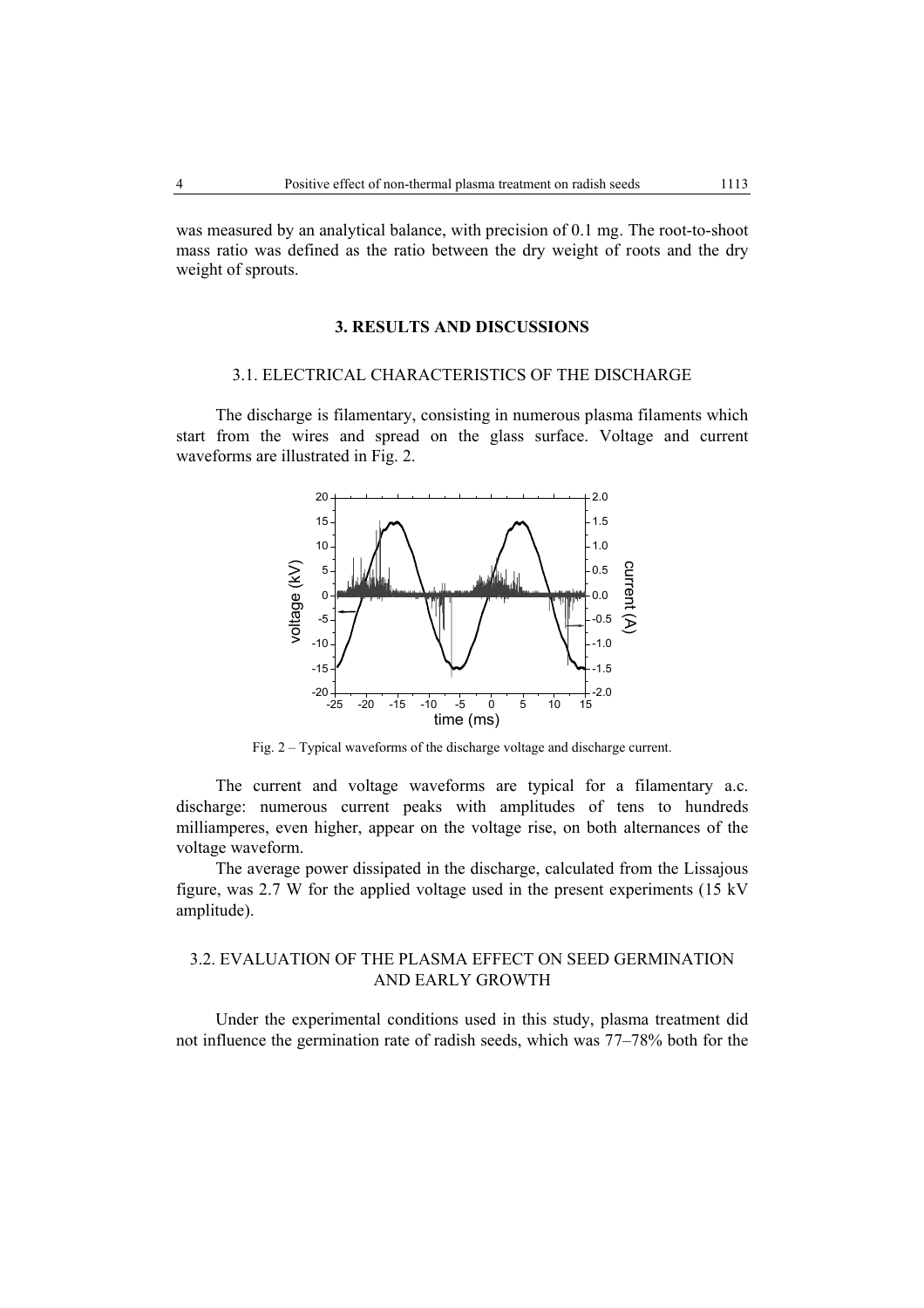control seeds and for those exposed to the discharge. No effect of plasma on the germination dynamics was observed either.

It was found that the roots and sprouts of plasma treated seeds were longer than those of control seeds, for all treatment durations used in this work. The most substantial increase in length was obtained for the seeds treated for 20 min, therefore the following figures will illustrate the comparison between these seeds and the control ones.

Figure 3 shows the seeds distribution as a function of root length for control seeds and for 20 minutes plasma treated radish seeds. The data presented in the graph were fitted with a Gaussian distribution.



Fig. 3 – Distribution of seeds as a function of root length for untreated and 20 minutes plasma treated radish seeds.

For the plasma treated seeds the distribution is shifted towards longer roots as compared to the control sample. The distribution of untreated seeds was centered at 9.2 cm, while the treated seeds profile was centered at 11.4 cm. The standard deviation for these data was approximately 6.5 cm.

Figure 4 illustrates the seed distribution as a function of sprout length for untreated and for 20 minutes plasma treated radish seeds. Again the distribution is slightly shifted toward longer sprouts for plasma treated seeds as compared to the untreated ones. The center of the distribution of control seeds was 1.30 cm, while the plasma treated seeds profile was centered at 1.49 cm. For the sprout length the standard deviation was approximately 0.43 cm.

The main parameters characterizing the early growth of seeds (mean length of roots and sprouts, weight of roots and sprout and root-to-shoot mass ratio), measured in the twelfth day after plasma treatment, are summarized in Table 1.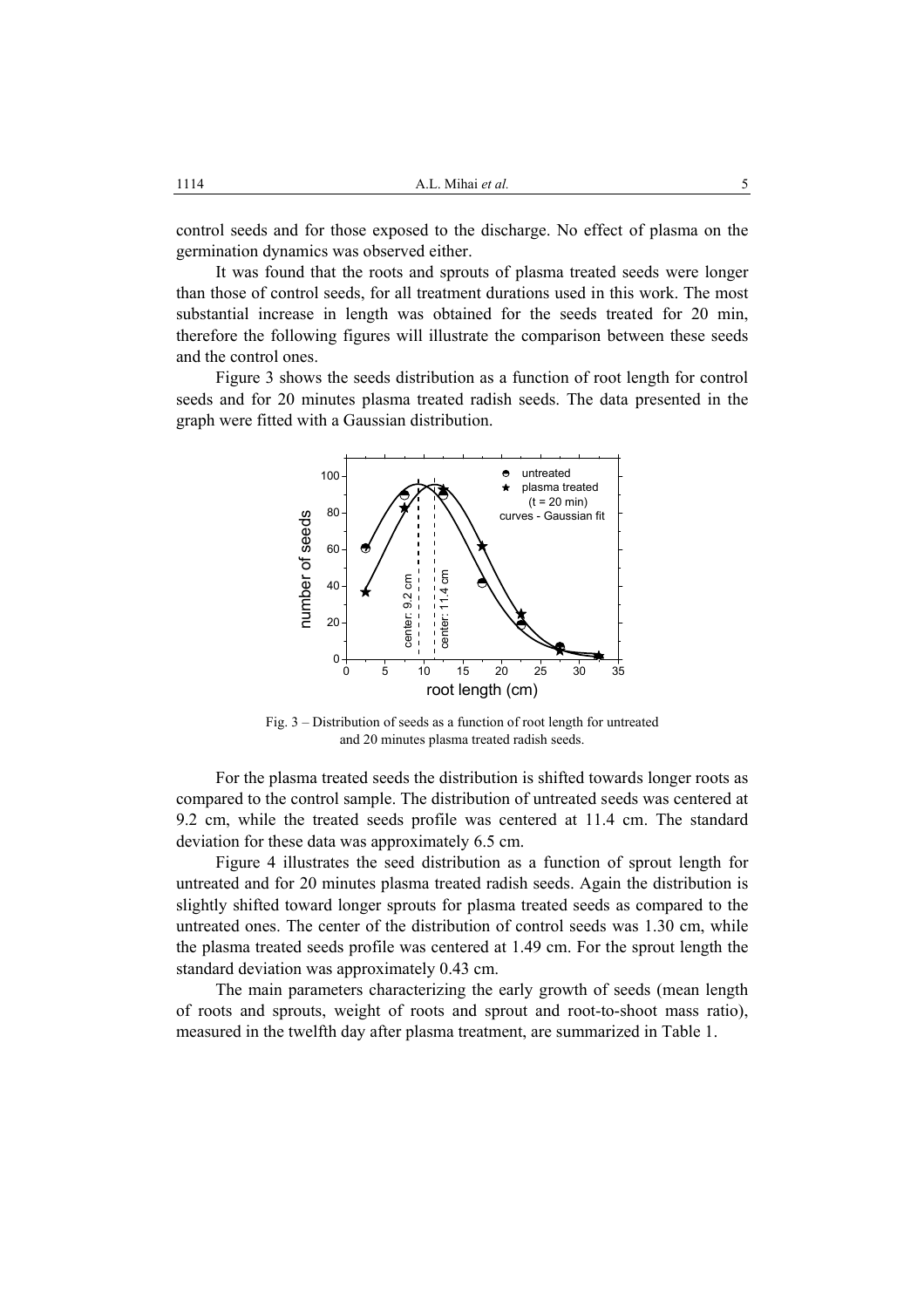

Fig. 4 – Distribution of seeds as a function of sprout length for untreated and 20 minutes plasma treated radish seeds.

| ۰,<br>I |  |  |  |
|---------|--|--|--|
|---------|--|--|--|

 Growth parameters of radish seeds (untreated and plasma treated) in the twelfth day after plasma treatment

| Parameter                         | Control seeds | Plasma treated seeds (20 min) |
|-----------------------------------|---------------|-------------------------------|
| mean root length (cm)             | 10.66         | 11.83                         |
| mean sprout length (cm)           | 1.45          | 1.60                          |
| roots weight $-\mathrm{dry}$ (mg) | 330           | 430                           |
| sprouts weight $-$ dry (mg)       | 960           | 1100                          |
| root-to-shoot mass ratio          | 0.34          | 0.39                          |

Plasma treatment of radish seeds led to an increase of root and sprout length with 11% and 10%, respectively. A more important increase of root weight (30%) was observed for the seeds exposed to plasma as compared to the untreated ones, while the sprout weight was enhanced with almost 15%. The root-to-shoot mass ratio was also 15% higher for the treated seeds.

The mechanism responsible for plasma stimulation of seed germination and plant early growth has not been entirely clarified up to now. Plasma may affect the seeds in various ways: by modification of seed coat, by reactions with electrons, ions and radicals generated in the discharge, by UV radiation emitted from the plasma etc. Different treatment parameters, such as plasma properties, power levels, working gas, treatment time, as well as the type of seeds, obviously influence the response of seeds to plasma treatment. This can explain the wide variation of results obtained by different research groups.

The antifungal action of plasma may be to a certain extent related to the increase in germination rate of plasma treated seeds. Indeed, several authors found that plasma treatment was effective for the decontamination of seeds infected with various fungi, such as *Aspergillus* [5, 6], *Penicillum* [5], *Fusarium*, *Ascochyta* [7].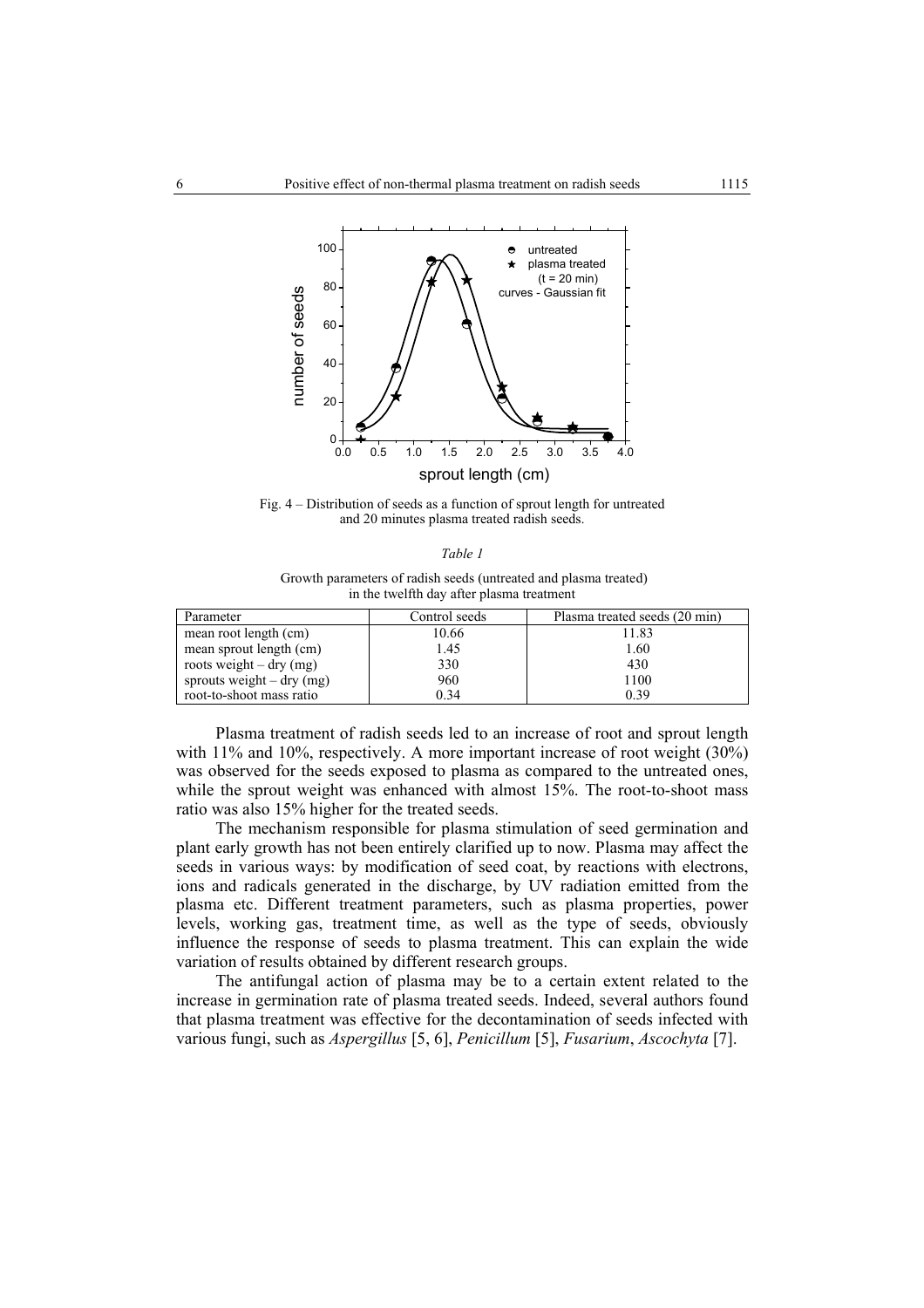1116 **a** *A.L. Mihai et al.* **7** 

Several authors observed modifications of the seed coat following exposure to plasma. Seeds of *Chenopodium album* treated by microwave plasma presented an eroded surface [11]. Dhayal *et al.* [1] also detected changes of the seed coat of *Carthamus tinctorium* seeds: both the outer surface of the seed and the Hilum (the part from where the primary root appears) are altered under the action of a RF discharge. It was suggested that plasma-induced modification of seed surface may increase transmission of oxygen and water through the seed coat [1, 11]. Indeed, Bormashenko *et al.* [4] found that wettability of plasma treated seeds was considerably higher than for untreated seeds. Enhanced hydrophilicity resulted in increased water uptake for plasma treated seeds, which was evidenced for lentils, beans and wheat treated by RF discharge in air. However, the authors did not relate this behavior to seed coat erosion (which was not observed for the short treatment times used in this work), but suggested a relationship between the improved wettability of treated seeds and the oxidation of seed surface, based on detection of oxygen-containing groups at the surface [4]. In contrast, Kitazaki *et al.* [8] did not observe any oxide formation on the surface of radish seeds exposed to RF discharge in oxygen. They also excluded etching of seed coat as the cause for improved growth, since no surface modification was noticed as a result of plasma treatment. By screening the seeds from the action of ions and radiation emitted from the plasma the authors obtained similar results as for the direct treatment. Therefore, they proposed a growth enhancement mechanism of plasma treated seeds based only on oxygen radicals generated in the discharge [8]. A similar idea, of penetration of reactive oxidant species formed in the plasma through the seed coat into the seed, is suggested also by Sera *et al.* [2]. They examined extracts from treated and control seeds and evidenced different content of some phenolic compounds, so they concluded that metabolic processes of the plants grown from plasma treated seeds were changed [2]. Obviously, further research is needed to elucidate the mechanism of plasma interaction with seed cells.

#### **4. SUMMARY**

The present investigation shown that although plasma treatment did not influence the germination rate and dynamics of radish seeds, it had a noticeable effect on plants early growth. It was found that the roots and sprouts of plasma treated seeds were longer and heavier than those of control seeds, for all treatment durations used in this work. Better results were observed for longer treatment time (20 min). Under these conditions, a 10–11% increase of the length of roots and sprouts and a 30% enhancement of roots weight were determined.

Therefore, this work confirms that non-thermal plasma treatment of seeds may have a positive effect on plant early growth. However, more research is needed in order to understand the mechanism of plasma interaction with the cells of the seed.